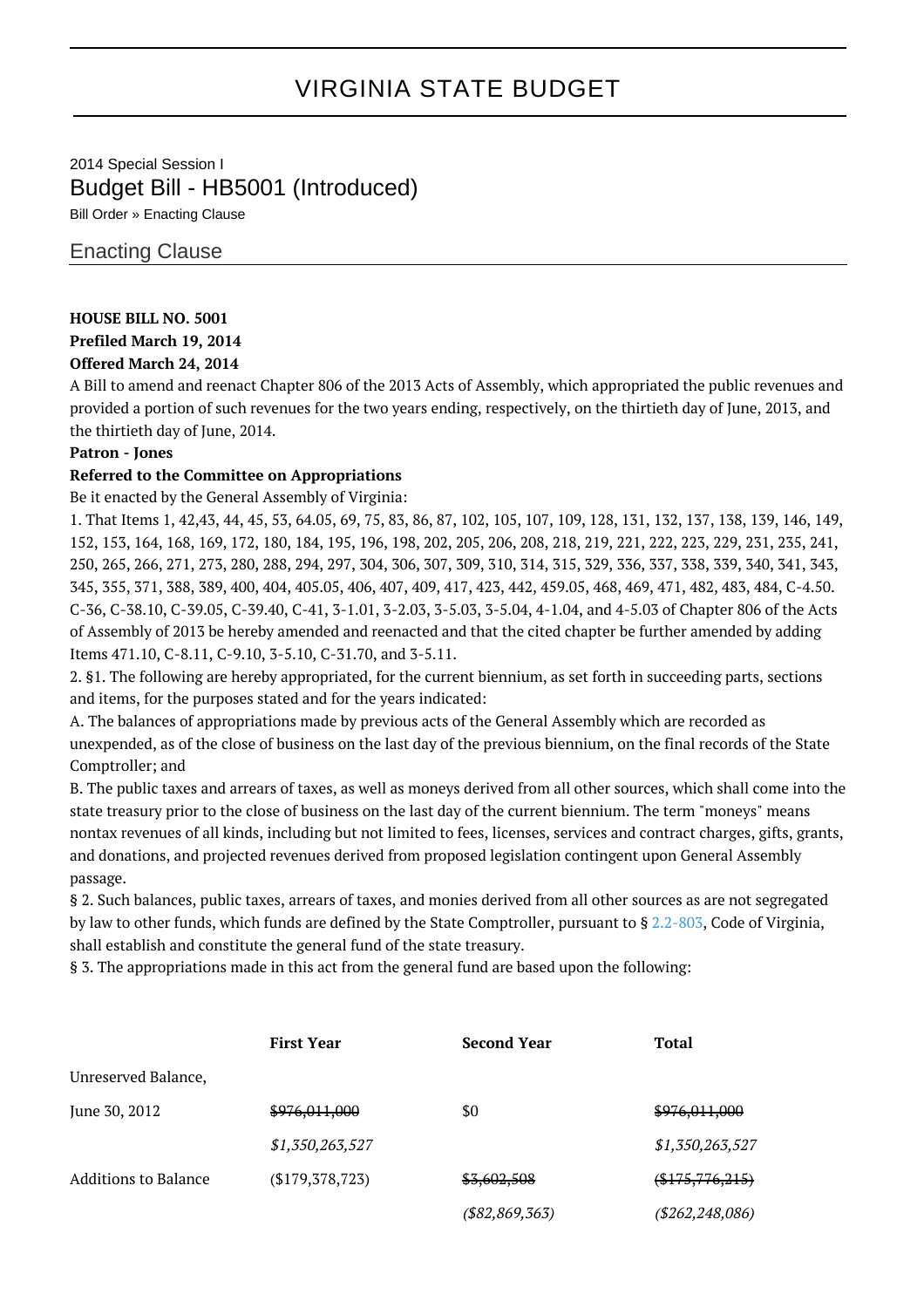| <b>Official Revenue Estimates</b>                              | \$16,420,995,305 | <del>\$17,056,958,606</del> | <del>\$33,477,953,911</del> |
|----------------------------------------------------------------|------------------|-----------------------------|-----------------------------|
|                                                                |                  | \$16,849,456,277            | \$33,270,451,582            |
| <b>Transfers</b>                                               | \$423,932,936    | \$431,645,366               | \$855,578,302               |
|                                                                |                  | \$537,497,331               | \$961,430,267               |
| Total General Fund<br>Resources Available for<br>Appropriation | \$17,641,560,518 | \$17,492,206,480            | <del>\$35,133,766,998</del> |
|                                                                | \$18,015,813,045 | \$17,304,084,245            | \$35,319,897,290            |

The appropriations made in this act from nongeneral fund revenues are based upon the following:

|                                              | <b>First Year</b> | <b>Second Year</b> | <b>Total</b>     |
|----------------------------------------------|-------------------|--------------------|------------------|
| Balance, June 30, 2012                       | \$4,307,352,991   |                    | \$4,307,352,991  |
| Official Revenue Estimates                   | \$24,634,182,779  | \$24,676,667,248   | \$49,310,850,027 |
|                                              |                   | \$24,746,878,189   | \$49,381,060,968 |
| Lottery Proceeds Fund                        | \$487,300,000     | \$462,000,000      | \$949,300,000    |
|                                              |                   | \$532,700,000      | \$1,020,000,000  |
| <b>Bond Proceeds</b>                         | \$1,112,939,948   | \$1,185,975,092    | \$2,298,915,040  |
|                                              |                   | \$1,501,773,482    | \$2,614,713,430  |
| <b>Total Nongeneral Fund</b><br>Revenues     |                   |                    |                  |
| Available for Appropriation \$30,541,775,718 |                   | \$26,324,642,340   | \$56,866,418,058 |
|                                              |                   | \$26,781,351,671   | \$57,323,127,389 |
| <b>TOTAL PROJECTED</b><br><b>REVENUES</b>    | \$48,183,336,236  | \$43,816,848,820   | \$92,000,185,056 |
|                                              | \$48,557,588,763  | \$44,085,435,916   | \$92,643,024,679 |

§ 4. Nongeneral fund revenues which are not otherwise segregated pursuant to this act shall be segregated in accordance with the acts respectively establishing them.

§ 5. The sums herein appropriated are appropriated from the fund sources designated in the respective items of this act.

§ 6. When used in this act the term:

A. "Current biennium" means the period from the first day of July two thousand twelve, through the thirtieth day of June two thousand fourteen, inclusive.

B. "Previous biennium" means the period from the first day of July two thousand ten, through the thirtieth day of June two thousand twelve, inclusive.

C. "Next biennium" means the period from the first day of July two thousand fourteen, through the thirtieth day of June two thousand sixteen, inclusive.

D. "State agency" means a court, department, institution, office, board, council or other unit of state government located in the legislative, judicial, or executive departments or group of independent agencies, or central appropriations, as shown in this act, and which is designated in this act by title and a three-digit agency code. E. "Nonstate agency" means an organization or entity as defined in § [2.2-1505](http://law.lis.virginia.gov/vacode/2.2-1505/) C, Code of Virginia.